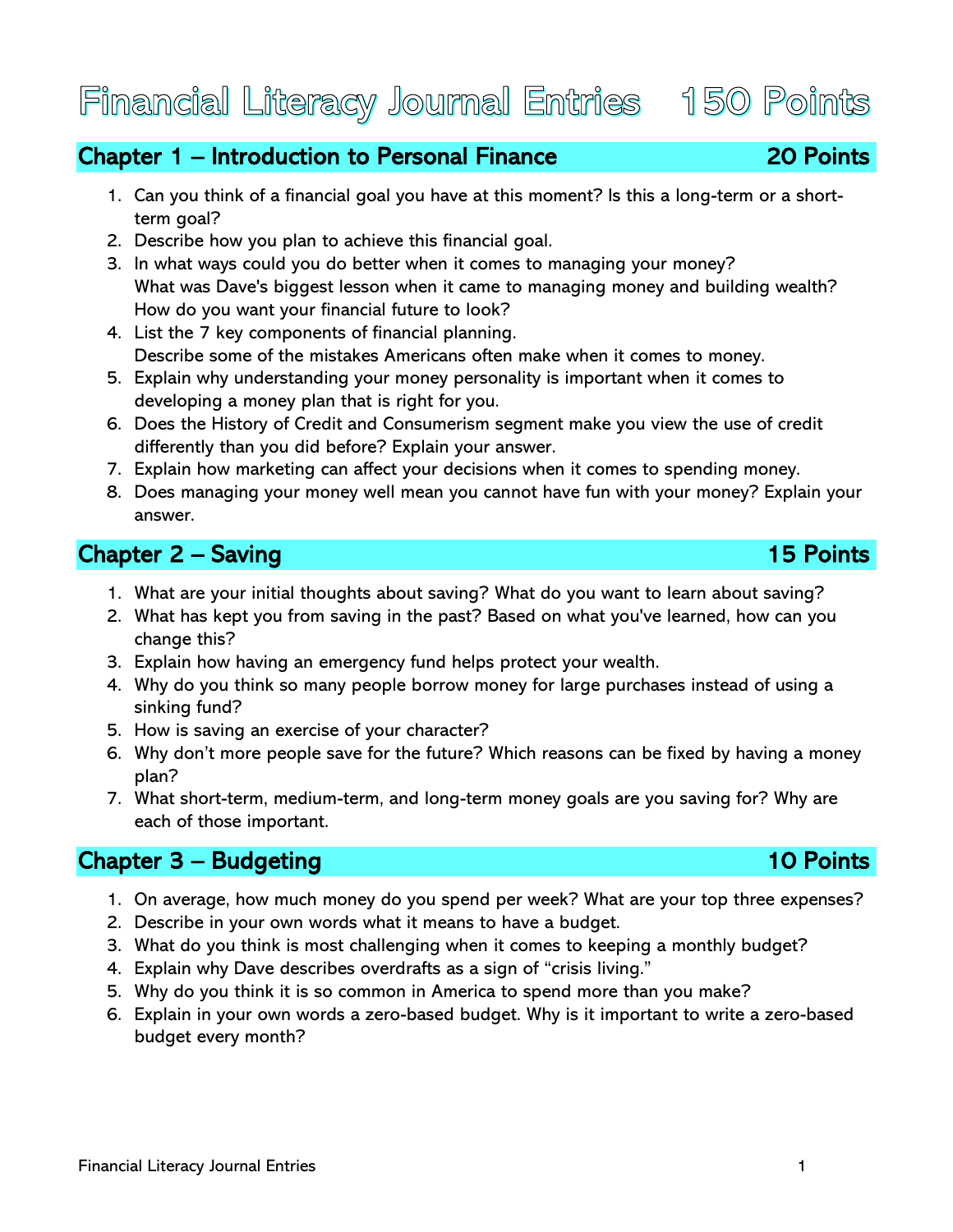### **Chapter 4 – Debt 10 Points** 10 Points 10 Points

Financial Literacy Journal Entries 2

- 1. What have you heard about "building your credit score"?
- 2. Explain what Dave means when he says, "The borrower is slave to the lender."
- 3. Explain why co-signing a loan is never a good idea.
- 4. Explain how the "drive free" method of buying a car works. Write an "I believe" statement regarding car loans.
- 5. Explain why leasing a car is a bad idea.
- 6. Explain why it is better to take out a 15-year mortgage instead of a 30-year mortgage.
- 7. Explain the difference between a credit card and a debit card.
- 8. What does a credit score measure?
- 9. Explain why the credit industry wants you to believe that you need a credit score.

### Chapter 5 – Life After High School 10 Points

- 1. Not every career requires a four-year degree. Have you researched the education requirements for your career of choice? If so, what education options do you have? If not, research the education requirements for your career choice(s) and write them in your journal.
- 2. What is your plan for after high school graduation?
- 3. Why might people refer to student loans as "good debt"?
- 4. Imagine if your reality at age 24 was that you were \$70,000 in debt but your income was only \$30,000. Write down some words describing how you might feel.
- 5. Has money affected your decision on whether or not to attend college? Why or why not?
- 6. What money-saving options will you consider in order to cash-flow your college education?
- 7. Think about what careers you might be interested in pursuing. What type of education or training will you need to enter that field?

### Chapter 6 – Consumer Awareness 10 Points

- 1. How does advertising affect your buying decisions?
- 2. Why is it important for consumers to be aware of marketing tactics?
- 3. What are some of your favorite brands (soft drink, clothing, etc.)? Why do you like them?
- 4. Describe one way advertising has played a role in something you've purchased.
- 5. Have you ever bought something you thought would make you happy, but in the end it didn't?
- 6. Can you think of anything in your home that was bought but never or rarely used?
- 7. Explain why it is important to develop power over purchase.

## Chapter 7 – Bargain Shopping 10 Points

- 1. Explain the best deal you've ever negotiated.
- 2. Why do you think it's so uncommon for people in our culture to negotiate?
- 3. Explain why it is not necessary to purchase product replacement warranties.
- 4. Explain how you can get a better deal on something using cash rather than credit.
- 5. Explain why silence is powerful when negotiating a deal.
- 6. Why is bargain shopping an important part of a healthy financial plan?
- 7. Have you ever used social media to get a great deal on something?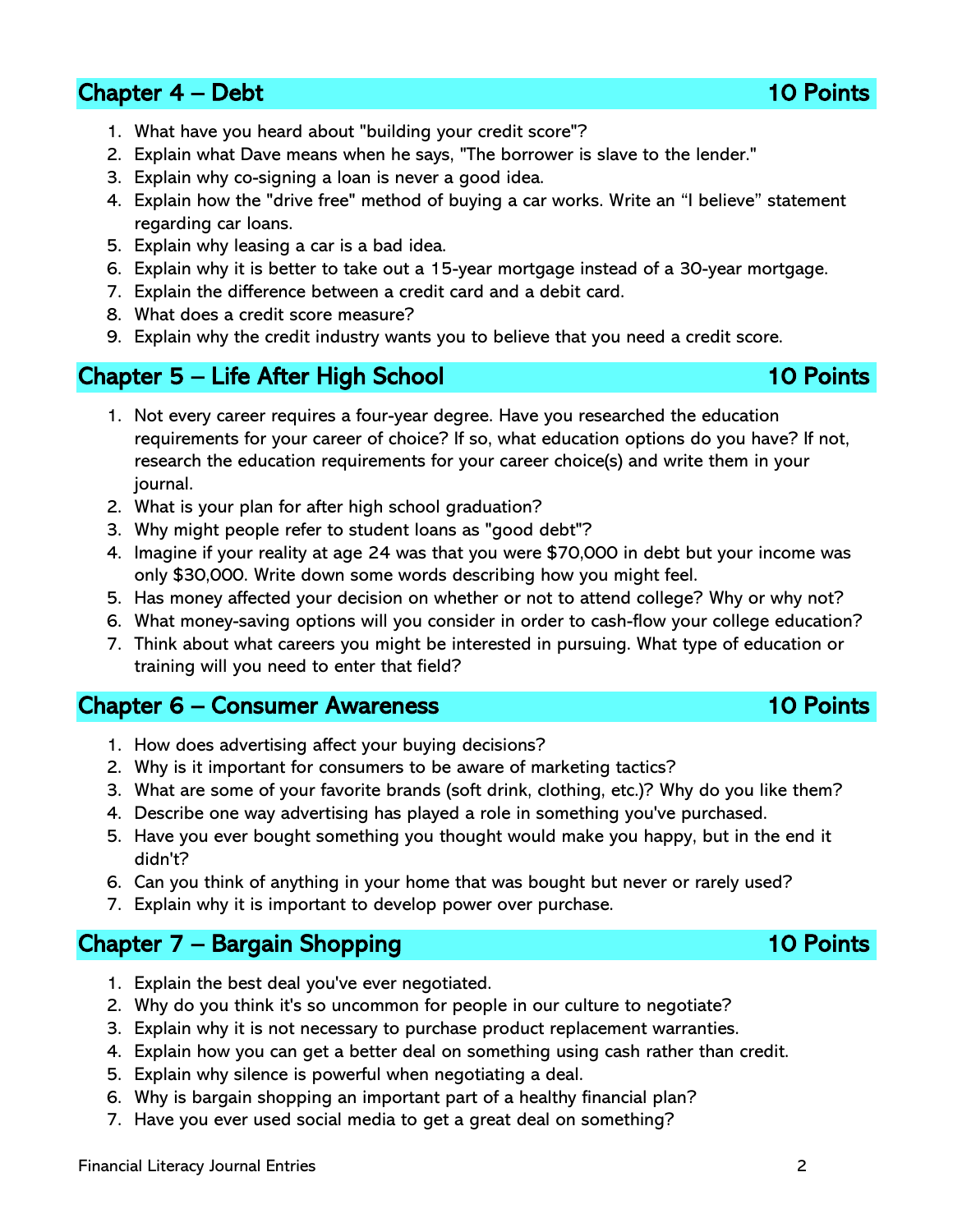### Chapter 8 – Investing and Retirement 10 Points

- 1. List your initial thoughts about investing. What do you want to learn about investing?
- 2. As a young adult, what is the most important thing you can invest in?
- 3. If you were giving advice to a friend, what would you say are the most important things to know about investing?
- 4. Explain why single stocks carry a high degree of risk.
- 5. Which are a better investment, stocks or mutual funds? Explain your answer.
- 6. What is real estate? Why is it considered an investment?
- 7. Why do you think it is important to consider both salary and benefits when applying for a job?

### Chapter 9 – Insurance 10 Points 10 Points

- 1. What do you think is the purpose of insurance?
- 2. Explain why insurance is an important part of your financial plan.
- 3. What are some ways you can save on car insurance?
- 4. Explain why having health insurance is important even if you are young and healthy. Describe how the different parts of insurance (premium, deductible, co-payment, and policy limits) can affect out-of-pocket costs.
- 5. At what stage of life will the cost of your healthcare needs be most expensive?
- 6. Explain why identity theft protection is so important.
- 7. What is duplicate coverage, and why should you avoid it?

### Chapter 10 – Money and Relationships 5 Points

- 1. What are your initial thoughts about money and relationships? What do you want to learn about money and relationships?
- 2. Have you ever witnessed money affecting a relationship close to you?
- 3. Would you describe yourself as a Nerd or a Free Spirit when it comes to handling money? Explain your answer.
- 4. How will this chapter change the way you talk to your parents about money?